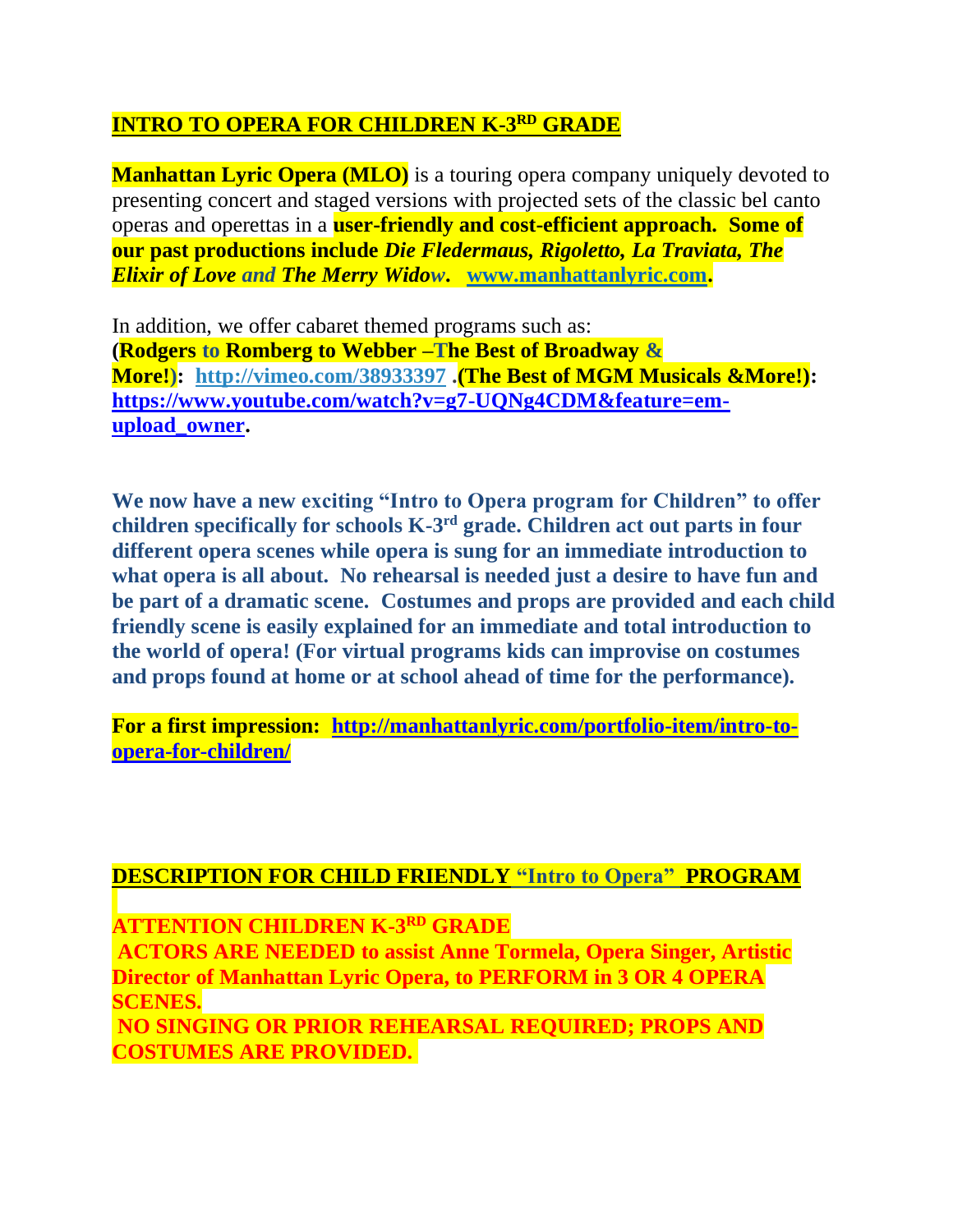## **NEEDED: KIDS TO PLAY THE PART OF: FAIRIES, MAIDENS, PIRATES, MAD SCIENTISTS, A MECHANICAL DANCING DOLL AND MORE!**

#### **Show should last 35 to 40 minutes.**

**Four arias from classic operas which involve audience participation. Each aria/scene would be explained in a child friendly manner. There will be signup sheet ahead of time so each child can be assigned a role (participate (acting/miming but not singing) in the main and supporting roles for each scene. There would be small props and (symbolic costumes) = scarves, pirate hats, crowns, masks, jewels etc.. which will be provided (Pre COVID) or (during COVID) can be improvised from materials at home or school.**

#### **1. Giuseppe Verdi (1813-1901)**

## *Sul d'un soffio etesio* from **Falstaff**

Nanetta's aria from Verdi's last opera Falstaff. Nanetta is the daughter of Alice and has been asked to play the part of the queen of the fairies and sing the fairy song in the woods at midnight. This is to punish Falstaff for being silly and teach him a lesson. Nanetta is dressed as the queen of the fairies and needs extra girls to dance around her as fairies and extra boys to dance around as little demons and goblins. We would also need someone to play the part of Falstaff who is cowering in fear as he naively believes that if he is dressed as the black oaksman and is in the woods at midnight and he happens to see a fairy he will die.

## **2. Charles Gounod (1818-1893)**

#### *Ah Je ris!* From **Faust**

This is Marguerite's aria from Faust by Charles Gounod. Marguerite is a young pure woman whom the elderly Faust has taken an interest in. He wants to be young again so he makes a pact with the devil to give up his soul to be young and court Marguerite. This being done the devil helps Faust by placing a large chest of jewels in front of Marguerite with a mirror so she can see herself. I would need a volunteer to play Faust and another boy to play the devil. They would watch marguerite try on the jewels and admire herself. Several girls could shadow me doing the aria with a big basket of jewels.